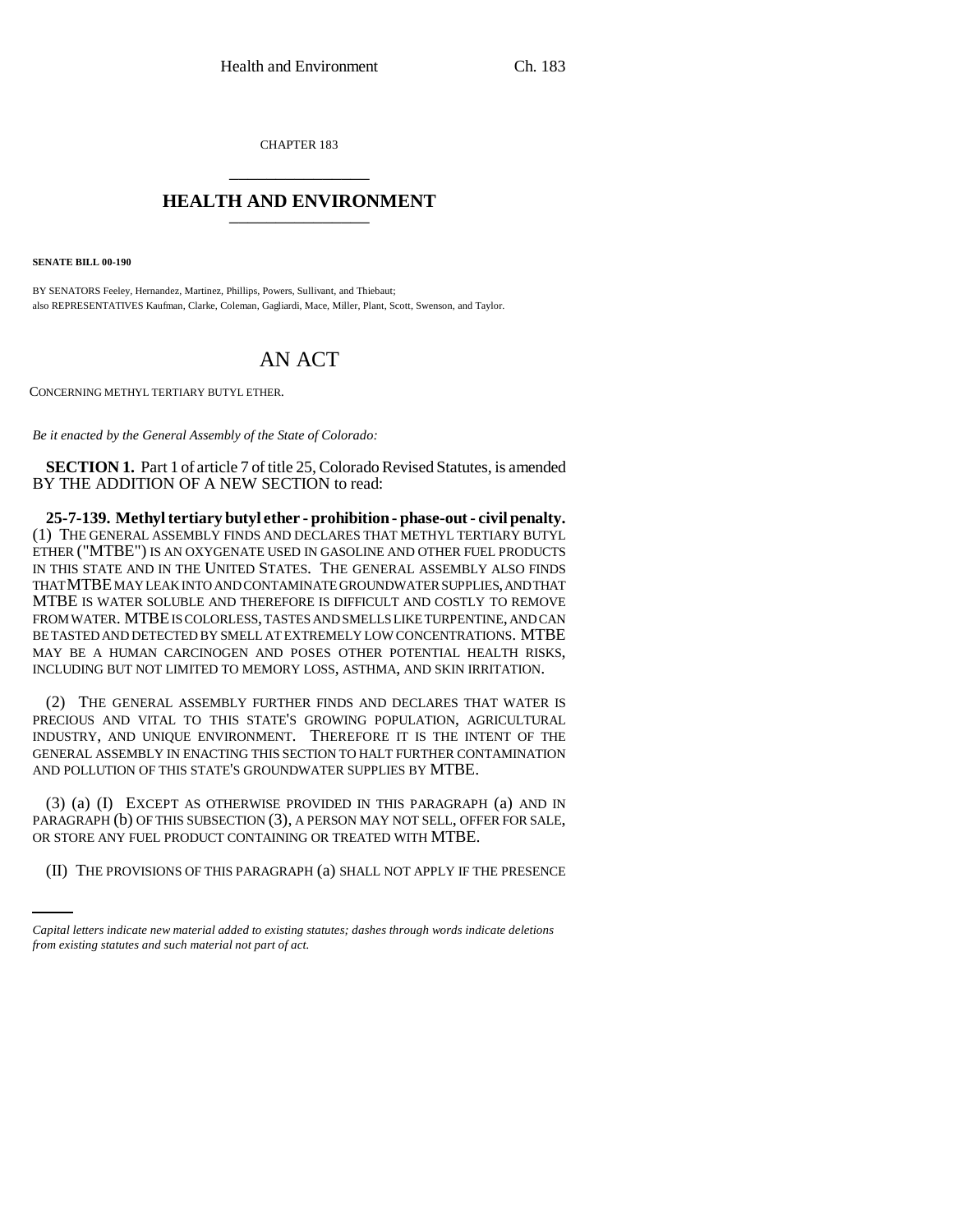## Ch. 183 Health and Environment

OF MTBE IN A FUEL PRODUCT IS CAUSED SOLELY BY INCIDENTAL CO-MINGLING OF MTBE WITH THE FUEL PRODUCT DURING STORAGE OR TRANSFER OF THE FUEL PRODUCT. IN NO EVENT SHALL THE PROVISIONS OF THIS SUBSECTION (3) BE CONSTRUED TO PERMIT THE KNOWING OR WILLFUL ADDITION OF MTBE TO ANY FUEL PRODUCT.

(b) ANY PERSON WHO, AS OF MARCH 1, 2000, IS SELLING OR OFFERING TO SELL OR STORING ANY FUEL PRODUCT CONTAINING OR TREATED WITH MTBE, SHALL PHASE OUT THE SALE, OFFER FOR SALE, AND STORAGE THEREOF ON OR BEFORE APRIL 30, 2002.

(c) FOR PURPOSES OF THIS SECTION, "FUEL PRODUCT" MEANS GASOLINE, REFORMULATED GASOLINE, BENZINE, BENZENE, NAPHTHA, BENZOL, AND KEROSENE AND ANY OTHER VOLATILE AND INFLAMMABLE LIQUID THAT IS PRODUCED, COMPOUNDED, AND OFFERED FOR SALE OR USED FOR THE PURPOSE OF GENERATING POWER IN INTERNAL COMBUSTION ENGINES OR GENERATING HEAT OR LIGHT OR USED FOR CLEANING OR FOR ANY OTHER SIMILAR USAGE.

(4) ANY PERSON WHO VIOLATES THE PROVISIONS OF THIS SECTION SHALL BE SUBJECT TO A CIVIL PENALTY AS PROVIDED IN SECTION 25-7-122 (1) (e).

**SECTION 2.** 25-7-122 (1), Colorado Revised Statutes, is amended BY THE ADDITION OF A NEW PARAGRAPH to read:

**25-7-122. Civil penalties.** (1) Upon application of the division, penalties as determined under this article may be collected by the division by action instituted in the district court for the district in which is located the air pollution source affected in accordance with the following provisions:

(e) ANY PERSON WHO VIOLATES ANY PROVISION OF SECTION 25-7-139 SHALL BE SUBJECT TO A CIVIL PENALTY OF NOT MORE THAN ONE THOUSAND DOLLARS.

**SECTION 3.** 25-7-106.8 (1) (a), Colorado Revised Statutes, is amended to read:

**25-7-106.8. Colorado clean vehicle fleet program.** (1) As used in this section, unless the context otherwise requires:

(a) "Alternative fuel" means compressed natural gas, propane, ethanol, or any mixture of ethanol containing eighty-five percent or more ethanol by volume with gasoline or other fuels, electricity, or any other fuels, which fuels may include, but are not limited to, clean diesel and reformulated gasoline so long as these other fuels make comparable reductions in carbon monoxide emissions and brown cloud pollutants as determined by the air quality control commission. "ALTERNATIVE FUEL" DOES NOT INCLUDE ANY FUEL PRODUCT, AS DEFINED IN SECTION 25-7-139 (3), THAT CONTAINS OR IS TREATED WITH METHYL TERTIARY BUTYL ETHER (MTBE).

**SECTION 4.** 8-20-211.5, Colorado Revised Statutes, is amended to read:

**8-20-211.5. Labeling of containers.** Throughout the state of Colorado, all visible containers and all devices for drawing motor fuel blends containing class A fuel products and at least two percent by volume of alcohol or at least two percent by